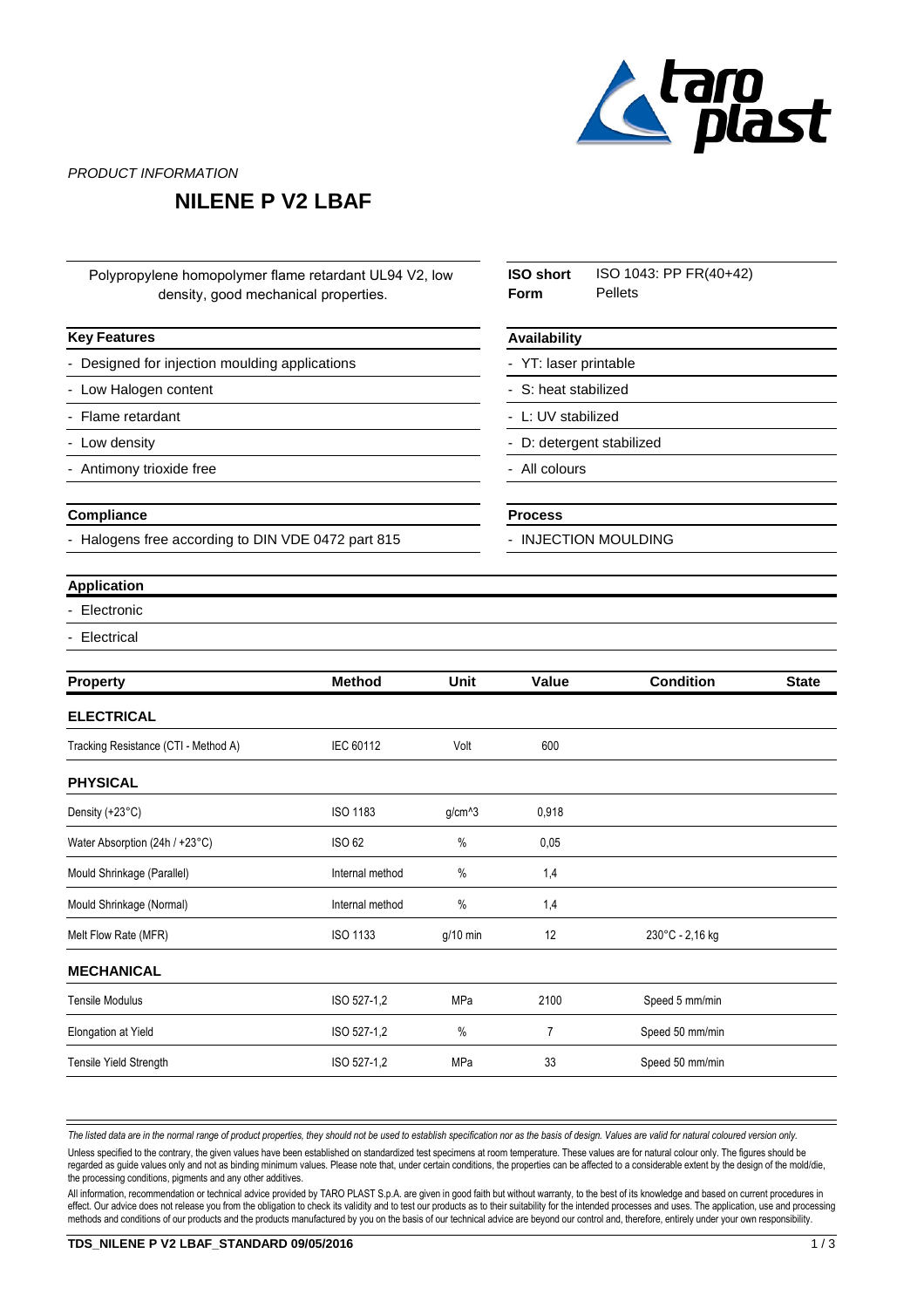

### PRODUCT INFORMATION

# **NILENE P V2 LBAF**

| Elongation at Break                          | ISO 527-1,2        | $\%$               | 28             | Speed 50 mm/min |  |
|----------------------------------------------|--------------------|--------------------|----------------|-----------------|--|
| Tensile Break Strength                       | ISO 527-1,2        | MPa                | 21             | Speed 50 mm/min |  |
| <b>Flexural Modulus</b>                      | <b>ISO 178</b>     | MPa                | 1700           | Speed 1 mm/min  |  |
| Flexural Max Strength                        | <b>ISO 178</b>     | MPa                | 56             | Speed 1 mm/min  |  |
| <b>IZOD Notched Impact</b>                   | ASTM D256          | J/m                | 24             | $-10^{\circ}$ C |  |
| IZOD Notched Impact (+23°C)                  | ASTM D256          | J/m                | 60             |                 |  |
| IZOD Notched Impact (0°C)                    | ASTM D256          | J/m                | 38             |                 |  |
| IZOD Notched Impact (-25°C)                  | ASTM D256          | J/m                | 22             |                 |  |
| CHARPY Notched Impact                        | ISO 179/1eA        | kJ/m <sup>^2</sup> | 2,1            | $-10^{\circ}$ C |  |
| CHARPY Notched Impact (+23°C)                | ISO 179/1eA        | kJ/m <sup>^2</sup> | 4,5            |                 |  |
| CHARPY Notched Impact (0°C)                  | <b>ISO 179/1eA</b> | kJ/m <sup>^2</sup> | 3,3            |                 |  |
| CHARPY Notched Impact (-25°C)                | ISO 179/1eA        | kJ/m <sup>^2</sup> | 1,7            |                 |  |
| <b>THERMAL</b>                               |                    |                    |                |                 |  |
| Softening Temperature - 1 kg (VST/A/50)      | <b>ISO 306</b>     | $^{\circ}C$        | 145            |                 |  |
| Softening Temperature - 5 kg (VST/B/50)      | <b>ISO 306</b>     | $^{\circ}C$        | 95             |                 |  |
| Deflection Temperature 1,80 MPa (HDT A)      | <b>ISO 75A</b>     | $^{\circ}C$        | 60             |                 |  |
| Deflection Temperature 0,45 MPa (HDT B)      | <b>ISO 75B</b>     | $^{\circ}C$        | 95             |                 |  |
| <b>Ball Pressure Test</b>                    | IEC 60695-10-2     | $^{\circ}C$        | >125           |                 |  |
| Continuous service temperature (20.000 h)    | <b>UL746B</b>      | $^{\circ}C$        | 100            |                 |  |
| Continuous service temperature (short term)  | <b>UL746 B</b>     | $^{\circ}C$        | 135            |                 |  |
| <b>FLAMMABILITY</b>                          |                    |                    |                |                 |  |
| Flame Behaviour (1 mm)                       | <b>UL94</b>        | Class              | V <sub>2</sub> |                 |  |
| Glow Wire Flammability Index-GWFI (1 mm)     | IEC 60695-2-12     | °C                 | 960            |                 |  |
| Glow Wire Flammability Index-GWFI (1,6 mm)   | IEC 60695-2-12     | $^{\circ}{\rm C}$  | 960            |                 |  |
| Glow Wire Flammability Index-GWFI (3,2 mm)   | IEC 60695-2-12     | °C                 | 960            |                 |  |
| Glow Wire Ignition Temperature-GWIT (1 mm)   | IEC 60695-2-13     | $^{\circ}$ C       | 775            |                 |  |
| Glow Wire Ignition Temperature-GWIT (1,6 mm) | IEC 60695-2-13     | $^{\circ}{\rm C}$  | 750            |                 |  |
|                                              |                    |                    |                |                 |  |

The listed data are in the normal range of product properties, they should not be used to establish specification nor as the basis of design. Values are valid for natural coloured version only.

Unless specified to the contrary, the given values have been established on standardized test specimens at room temperature. These values are for natural colour only. The figures should be regarded as guide values only and not as binding minimum values. Please note that, under certain conditions, the properties can be affected to a considerable extent by the design of the mold/die, the processing conditions, pigments and any other additives.

All information, recommendation or technical advice provided by TARO PLAST S.p.A. are given in good faith but without warranty, to the best of its knowledge and based on current procedures in effect. Our advice does not release you from the obligation to check its validity and to test our products as to their suitability for the intended processes and uses. The application, use and processing methods and conditions of our products and the products manufactured by you on the basis of our technical advice are beyond our control and, therefore, entirely under your own responsibility.